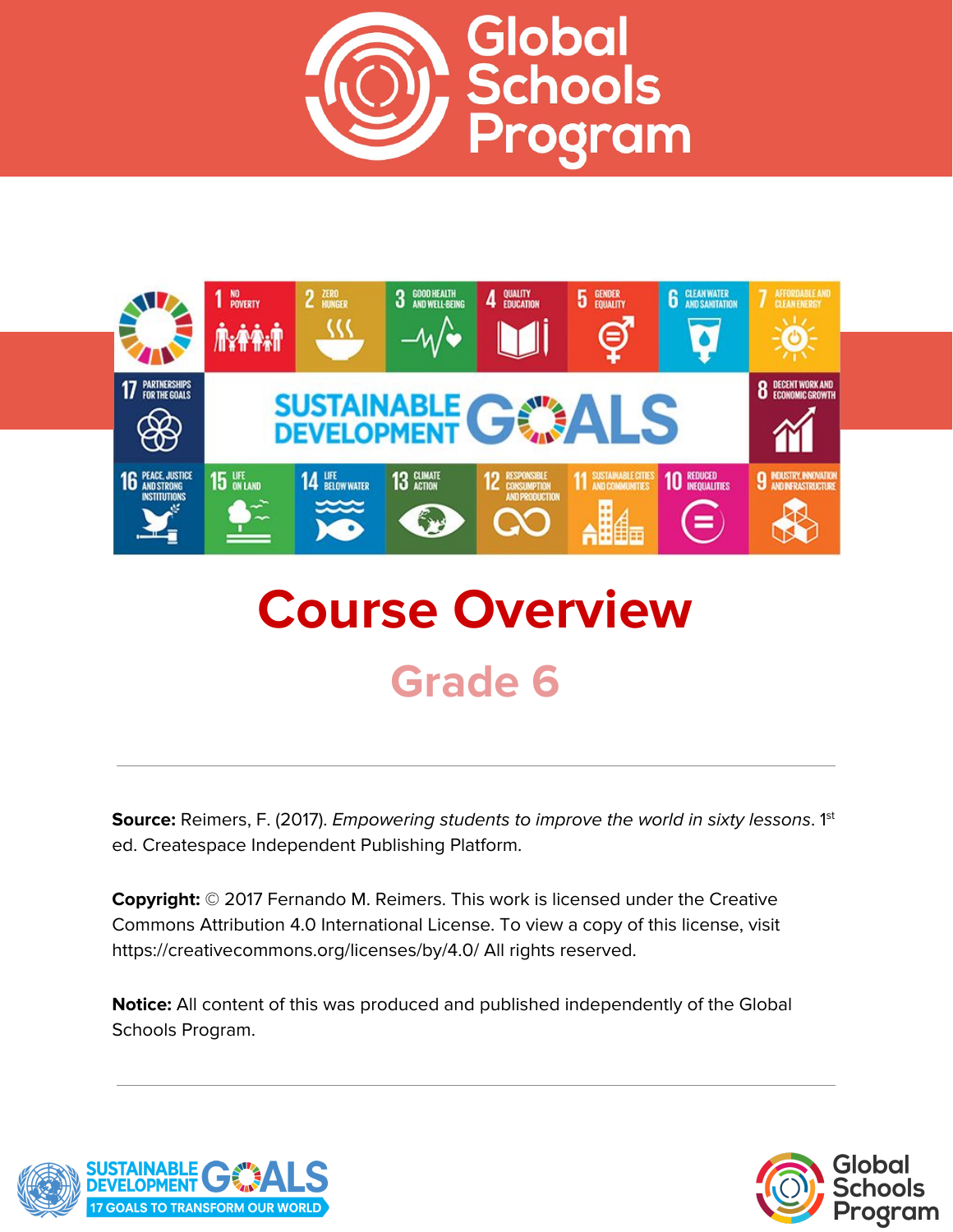

#### **Overview**

## **Learning Goal**

In previous grades, students have explored what it means to be a part of a community, identified ways that they can contribute to the well-being of that community, learned about the value of diversity within communities, and gained tools for connecting with people across difference. In Grade 6, students will be adopt a critical lens towards these concepts of community and begin to explore how privilege, inequality, power dynamics, and social justice play into their own lives.

| Lesson Scaffold            |                                              |
|----------------------------|----------------------------------------------|
| Lesson 1                   | Personal Identity, Privilege, and Inequality |
| Lesson 2                   | My Place in the Community                    |
| Lesson 3                   | My Place in the Nation                       |
| Lesson 4                   | My Place in the World                        |
| Lesson 5                   | Making Changes in My Daily Life              |
| <b>Learning Objectives</b> |                                              |
|                            |                                              |

- Students will explore the various facets of their own privilege and that of others.
- Students will identify potential historical, social, or cultural factors that may have given rise to that privilege.
- Students will understand how others' identities, privilege, and experiences differ from their own, and take steps to address inequality in their own lives.



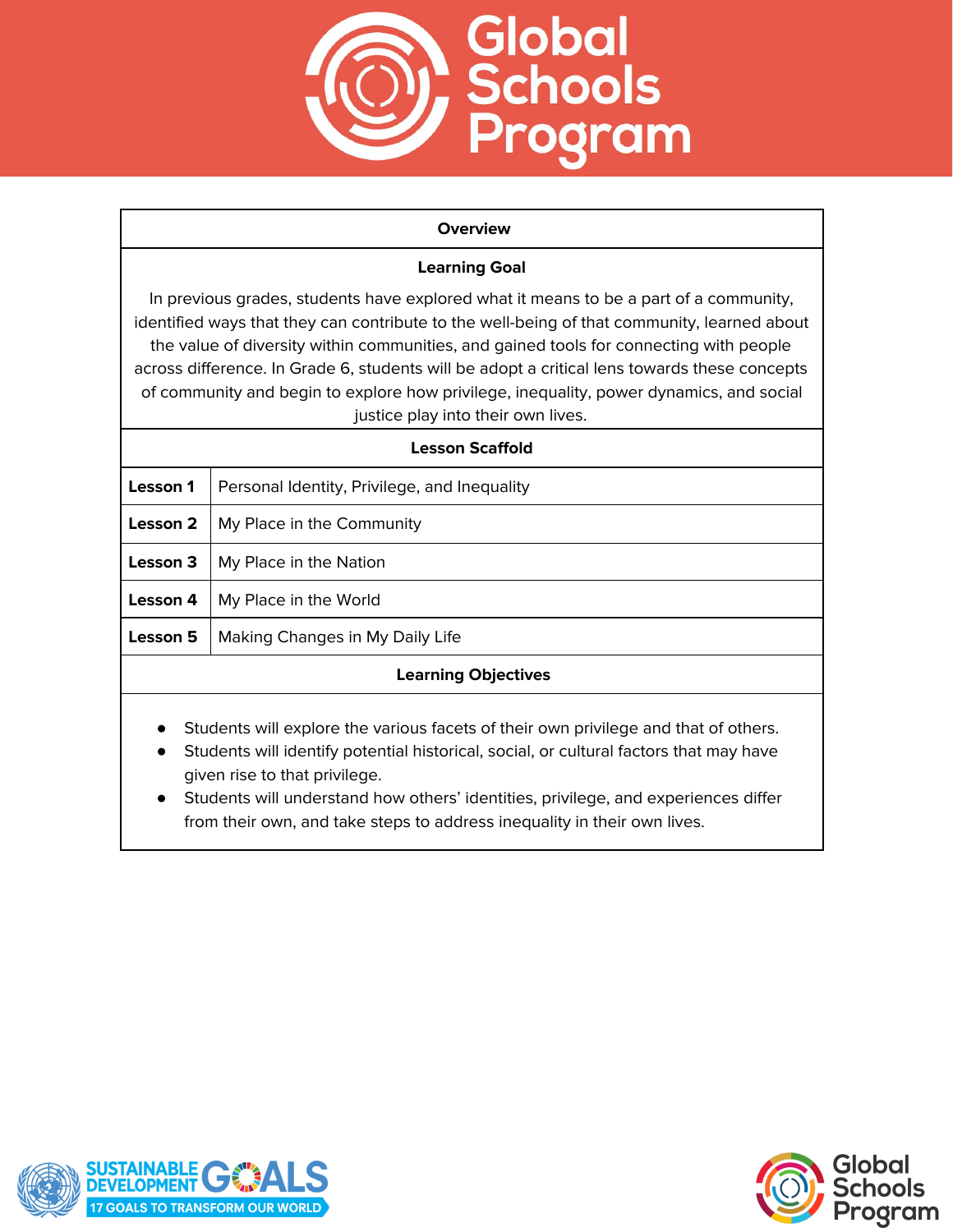

"Personal Identity, Privilege, and Inequality"

**Time Frame:** 60 minutes

**Subjects:** Humanities, Social Studies

**Standards:** No Poverty (SDG 1); Quality Education (SDG 4); Gender Equality (SGG 5); Reduced Inequalities (SDG 10); Decent Work and Economic Growth (SDG 8); Peace, Justice, and Strong Institutions (SDG 16)

**Designed by:** Somoh Supharukchinda (with Alexandra Ball, Deaweh Benson, Heer Shaikh, and Nicolas Riveros)

#### **Summary and Rationale:**

- This lesson aims to help students discuss and reflect on their personal identities and the factors that shape their identities. Students will begin to consider how these identities may differ from others and the ways in which aspects of identity may create inequalities and/or grant certain people privilege.
- Two key exercises will serve as starting points for discussion and reflection:
	- In the first exercise, students will participate in a game that simulates how an individual's position may impact their opportunities and success in life.
	- $\circ$  In the second exercise, students will dig into their own identity by creating an "identity wheel" and making connections to how the components of their identity may impact their privilege and place in society.

#### **Instructional Goals:**

#### **● Knowledge and Skills:**

- Understand one's own identity and roots, others' identities and roots, how cultures shape identities, and where one is situated in space and time (self-awareness)
- Understand how values are created through culture, religion, and experience
- Students will be able to question the existing power structures and be aware of their place within a specific world context

#### **● Ethical and Intercultural Orientation:**

- Cultivate an appreciation, curiosity, and respect for cultural diversity and world culture as the foundation for both self-reflection and an empathetic approach to human interaction
- Belief of basic equality of all people and their potentials



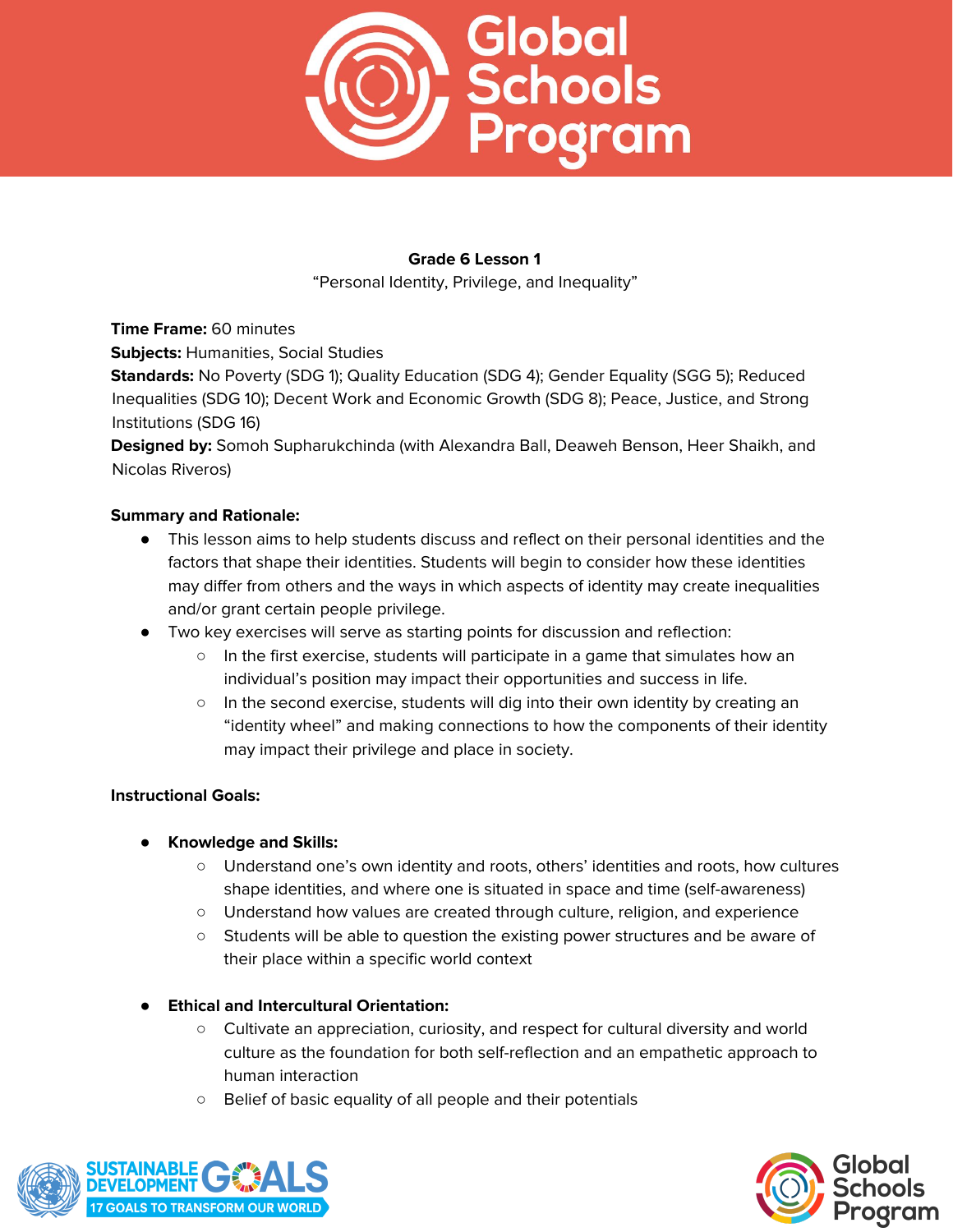

## **Understanding Goals:**

- My background and experiences shape my identity, as well as the opportunities that I can access.
- Others' backgrounds and experiences differ, and some of these differences can create inequalities and influence my level of privilege in the world.

#### **Essential Questions:**

- What factors shape our identities and those of others?
- How do the different factors that shape our identities impact the opportunities we have access to?
- Are these differences fair? Why or why not?

# **Student Learning Objectives (Students will be able to):**

- Articulate the main components of their identities.
- Describe how the components that make up their identities may differ from those of others.
- Explain how identities may impact the opportunities people can access and what privileges these may or may not afford them.

**Assessment (Optional Homework):** Students will write a brief journal on their reflections from the personal identity exercises and share two examples they see of how differences in identity may influence opportunities they or others can access.

#### **Sequence of Activities:**

- **Introduce Lesson (1 minute):**
	- Explain that the purpose of the lesson to explore our identities, what makes up our identities, how they might differ from others, and how this impacts the opportunities we can access. If students are unfamiliar with the terminology, define identity as "a way you define yourself."
- **Conduct Inequality Activity (9 minutes):**
	- As students enter the classroom, they are assigned to seats. Each seat has a crumpled piece of paper.
	- Instruct students that they have a chance to win a prize. To win a prize, they must remain in their seats and toss their paper into the "basket" (a trash can) at the front of the room.
	- Students should be seated such that certain seats are clearly advantageous. Those students that make a basket receive a prize (e.g. candy, chocolate, etc.)



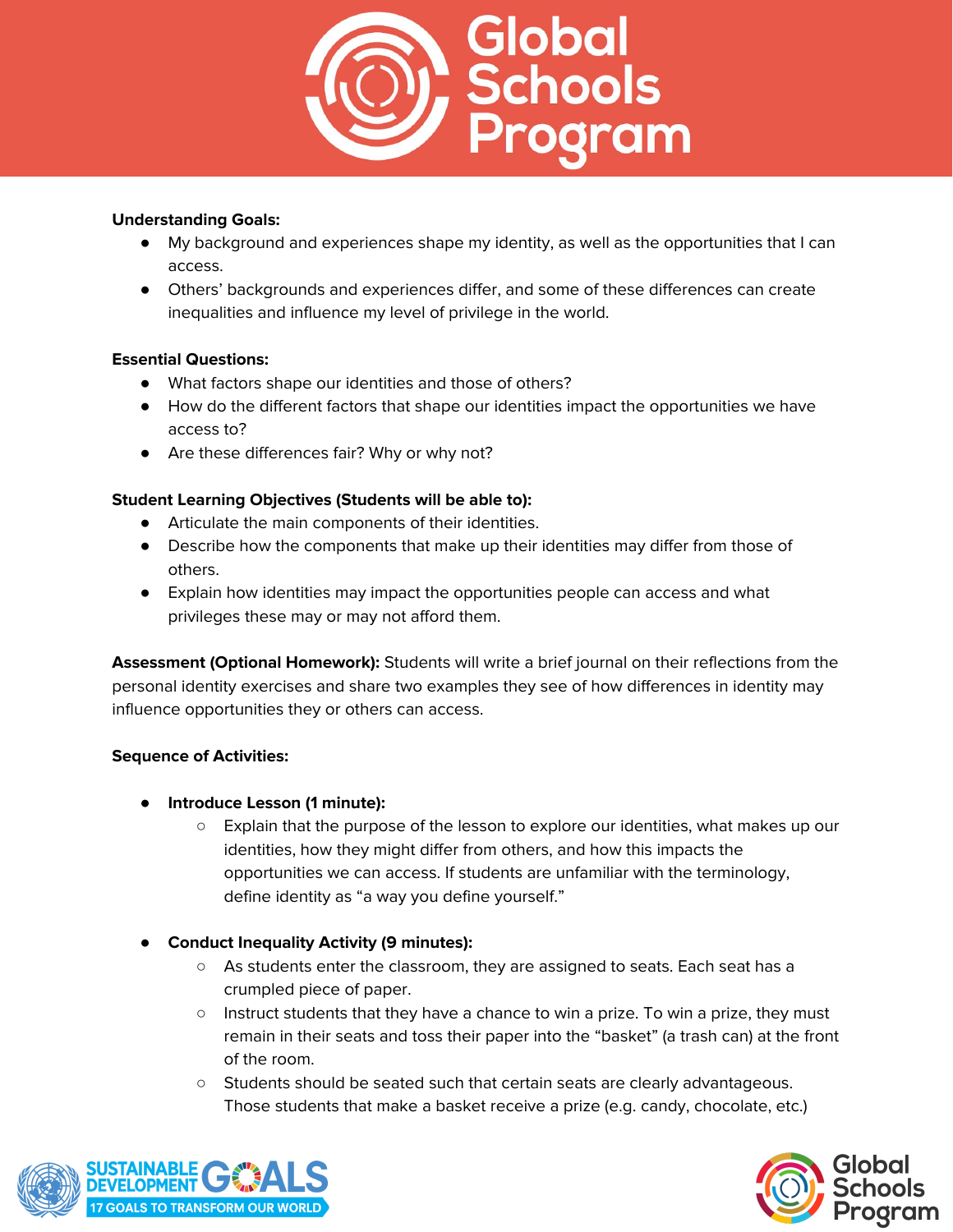

Students who make a basket can receive another crumpled ball for extra shots at more prizes.

# ● **Facilitate Debrief/Discussion (14 minutes):**

- Have students discuss the number of prizes they got, who got the prizes, and how they felt. If students do not express any feelings of frustration or concern, prompt them to discuss if they thought the activity was fair. Could the students in front have helped out the students in the back (e.g., by sharing their additional sheets of paper)?
- Share that this activity was intended to simulate real-life disparities. What connections do they see? What if the candy was money, schools, jobs, etc.? What factors in real life might lead someone to end up in the front row rather than the back row?

## ● **Conduct Identity Wheel Activity (18 minutes):**

- Share that the class will now engage in an activity that allows them to more deeply explore questions of identity. First, you will model an identity wheel as a circular graphic with pieces representing each aspects of your identity — for example, your name, gender, race, position in your family, etc. The size of the slices should correspond to how much that particular aspect contributes to your identity (larger slices mean that aspect is a larger part of your identity). Share with students why you selected the aspects you did and why you sized them as you did.
- Instruct students to create their own identity wheel based on what they think is important to their identity. They should each have a piece of paper and markers/coloring pencils/writing utensils. You could prompt them to consider:
	- Geography (country, city, village, etc.)
	- Gender
	- Race/ethnicity/tribe/etc.
	- **Religion**
	- Family relationships (daughter, son, brother, etc.)
- **Share and Discuss Identity Wheels (10 minutes)**
	- In groups of 3-4, have students share their completed identity wheels with each other, sharing their rationale for why they selected the aspects and sizes they did.

# ● **Conclusion (8 minutes)**

- Have students share out:
	- What identities were they most aware of?
	- Did they think about some more than others?



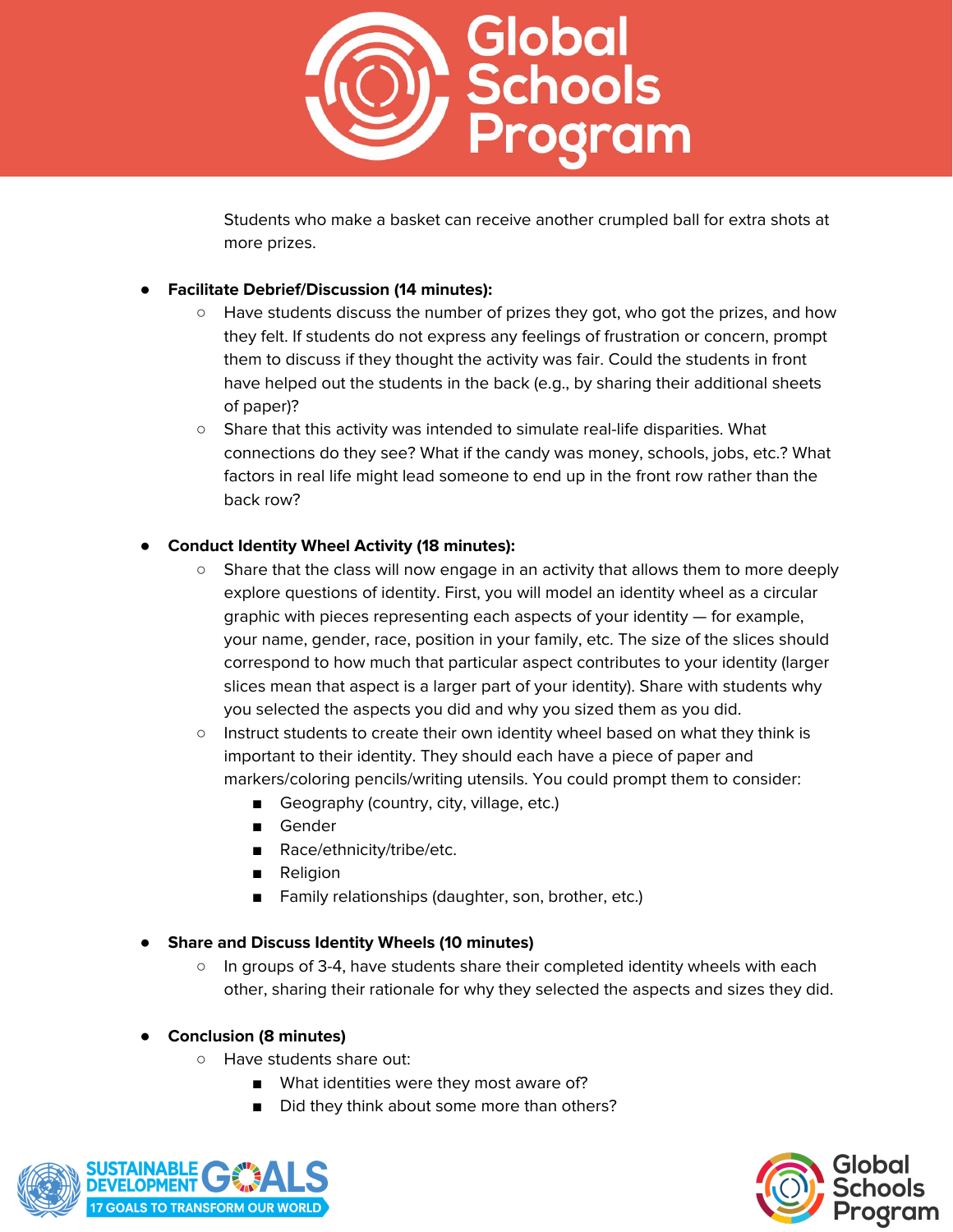

- Did this differ from their classmates?
- Were they surprised by anything they saw in their classmates' identity wheels? Why or why not?
- How might these relate to the first activity?

#### **Resources for Teachers:**

- **●** An effective lesson about privilege: <http://tiny.cc/G6L1R1>
- **•** Description of the paper and trash can lesson: <http://tiny.cc/G6L1R2>
- **•** An example of a personal identity wheel: <http://tiny.cc/G6L1R3>



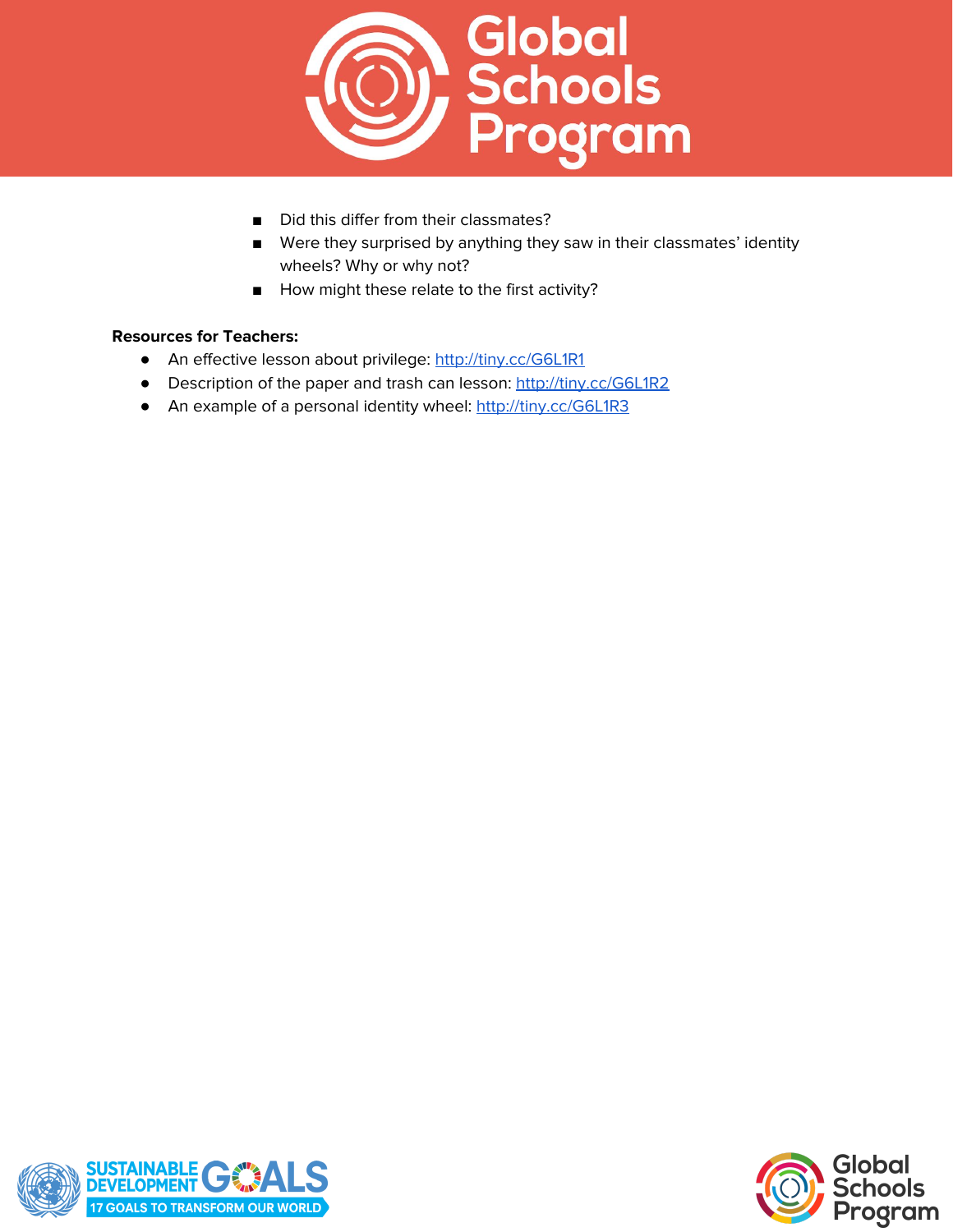

"My Place in the Community"

**Time Frame:** 60 minutes **Subjects:** Social Studies, English, Civics **Standards:** No Poverty (SDG 1); Reduced Inequalities (SDG 10); Sustainable Cities and Communities (SDG 11); Peace , Justice and Strong Institutions **Designed by:** Alexandra Ball

**Summary and Rationale:** In this lesson, students will extend their understandings of privilege and identity covered in Lesson 1 to the community level.

- Students will begin by recalling the identity wheels they created in the previous lesson; this will serve as a starting point for a brief discussion of how different aspects of a person's identity can affect their privilege and opportunities.
- Next, the teacher will lead the students in an exploration of how inequality can affect people living in the same community, using the specific example of income equality.
- Students will embark on a guided thought experiment on how two people with different levels of income may have very different lives and experiences, despite belonging to the same community.
- Students will reflect on this experience with a 5-minute quick write exercise, which they will then share in small groups.
- The class will reconvene with a whole class discussion in which students will share their thoughts on the exercise, and brainstorm ways in which Townville could promote equality.

**Instructional Goal:** To lead students in a thought experiment on the influence of inequality within communities.

**Understanding Goals:** Even within individual communities, people may have differing levels of privilege, different experiences, and different capabilities. I must be aware of these dynamics at work within my own community, and start to think how equality of opportunity can be promoted at a local level.

# **Essential Questions:**

- Are all members of a community automatically the same? Why or why not?
- What are the consequences of inequality at the local level?
- What can communities do to make sure that all people have the same freedoms and opportunities?



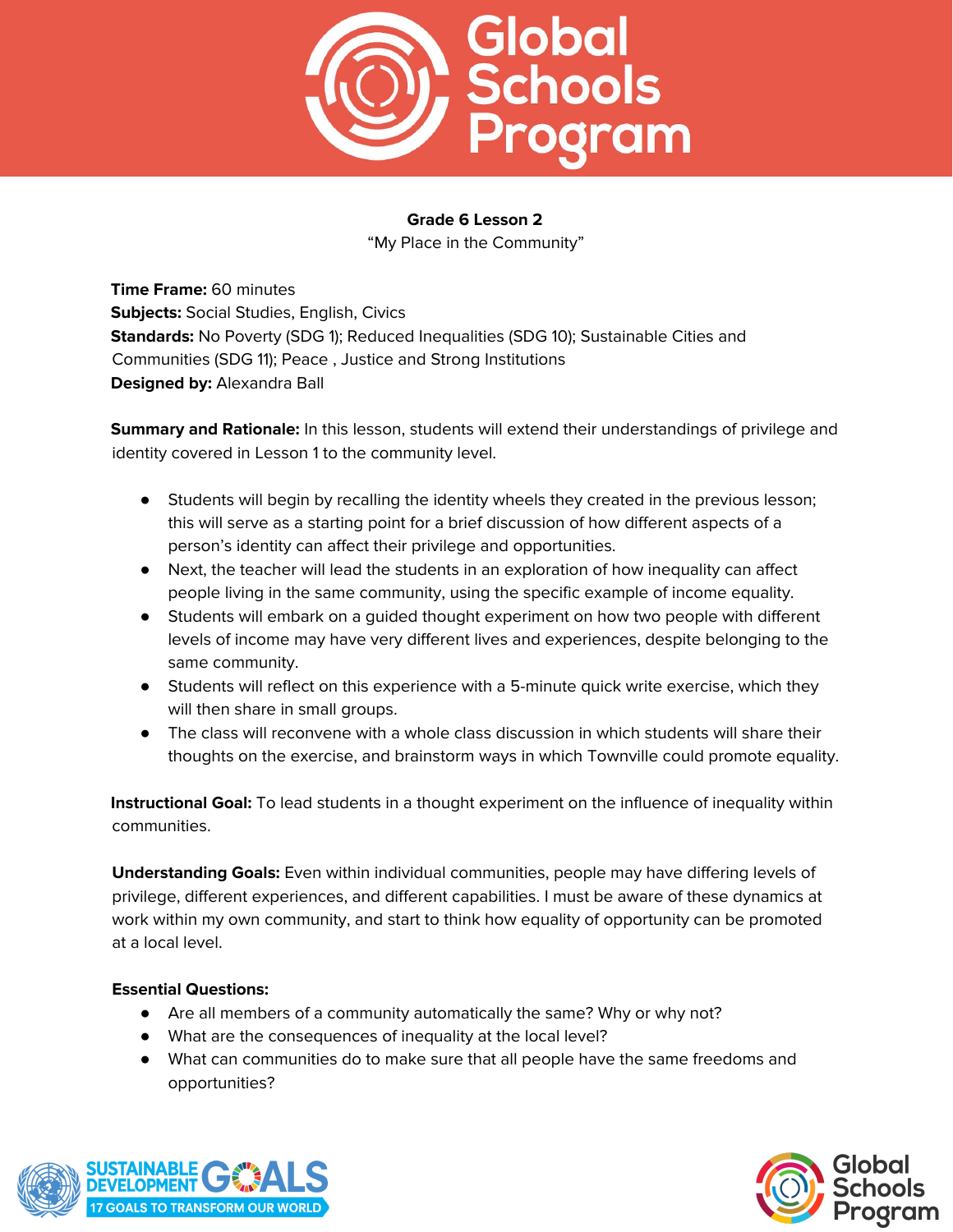

#### **Students will be able to:**

- Apply previous learnings to both hypothetical and real-life scenarios.
- Think critically about that which they observe in their everyday lives.
- Demonstrate creativity in solving social problems.

**Assessment:** At the end of class, each student will submit one suggestion for addressing income inequality on the local level (in the context of the activity).

## **Sequence of Activities:**

- **● Introduction/Defining Terms (5 minutes):**
	- You will explain that students will be exploring inequality as it exists within a given community. You should then ask the class what they think a community, and, using student suggestions, write a class definition for "community" on the board.
	- This definition may describe a neighborhood, town, village, school, or city; the broadness is left up to your discretion.
- **● Framing/Lesson 1 Recap (5 minutes):**
	- You will ask students to recall their identity maps from the last class. Then, you will have students turn and talk with their classmates about the different sources of identity variation that they identified through their maps.
	- You should circulate for about three minutes, listening to student discussions and prompting them to think of more factors that may shape someone's identity.

# **● Introduction to Kidville (10 minutes):**

- After reconvening the class, you will introduce the students to "Townville," a fictional community. You will draw a simple map of Townville on the board, identifying features such as a schools, markets, roads, downtown areas, geographical features, town hall, etc.
- Next, you will draw two houses on the board: Circle House and Square House. These houses are next-door neighbors in Townville; both house a family with a mother, father, and one child.
	- The only difference is that the yearly income of Circle House is 100 Townbucks, while the income of Square House is 50 Townbucks.
	- You will then explain that the students are going to see what it would be like to live in each house.
- **● Activity Set-Up (5 minutes):**



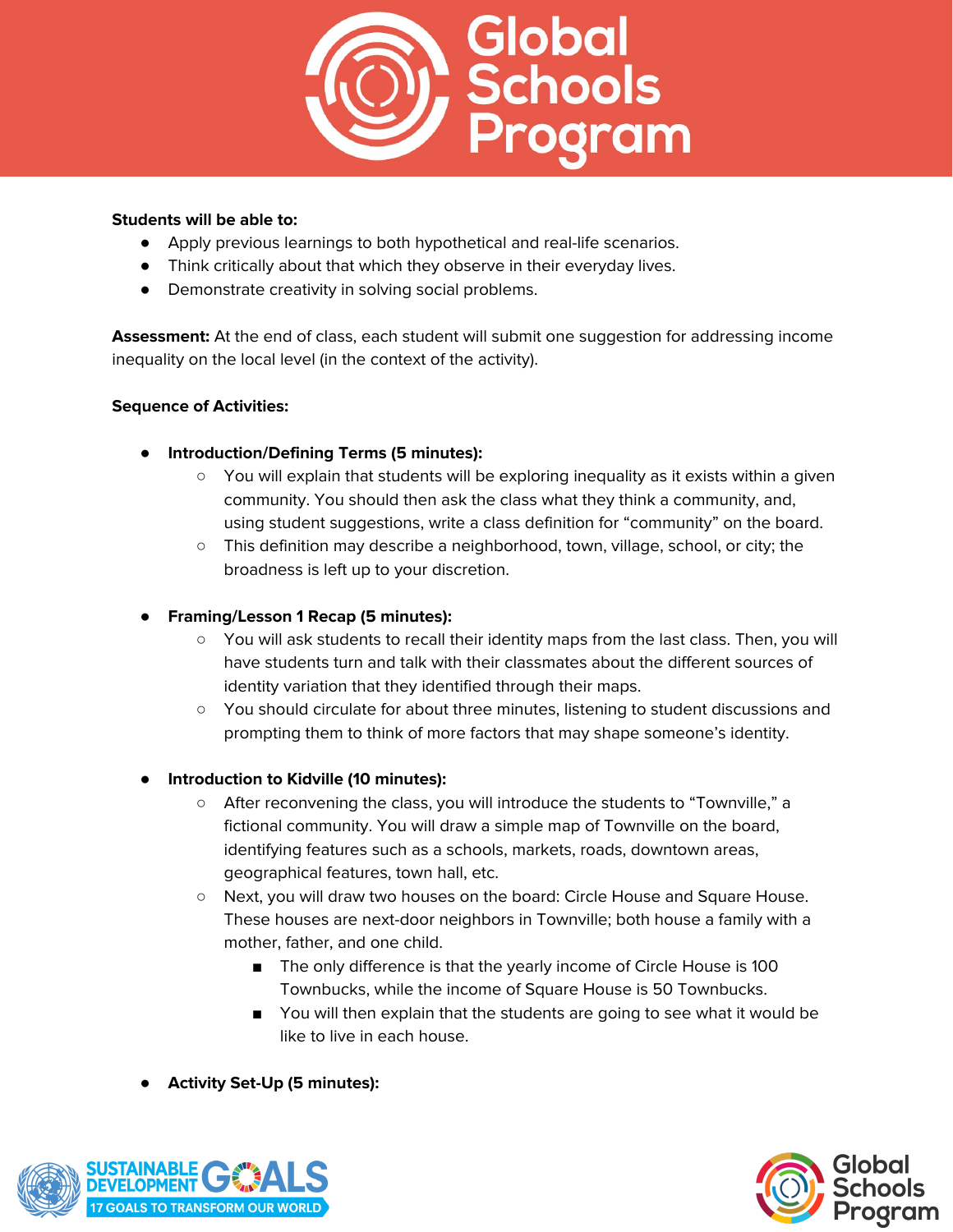

- You will break the class in half: one side will represent Circle House, and the other will represent Square House.
- Within their halves, students should get into groups of 3-4. As they do, you will pass out Townbucks to every group: Circle House groups will get 10 Townbucks, and Square House groups will get 5 Townbucks.
	- You should cut out enough bills ahead of time.

## **● Activity (10 minutes):**

- Once students are in groups and have their money, you will write a series of activities on the board, each with a different price (the amounts should be in increments of 10, up to 50 Townbucks).
- The tasks should be activities typical to 6th graders in the context in which the lesson is being implemented (i.e. hanging out with friends, drawing, reading, etc.)
- You will then explain that these Townbucks represent how much money that child has saved up; now, each group will have to decide what they want to spend their money on and why. (The complexity of this activity is again left up to you — it can be as simple as a list of items, or a sequences of activities with sub-costs).

#### **● Reconvening/Discussion (10 minutes):**

- After 10 minutes of group discussion, you will first ask each Circle House Group what they spent their money on, and then each Square House group what they spent their money on.
- You will then lead the class in a discussion comparing the choices of the two sides of the room, prompting the students to discuss if they found this unfair and why.
	- It may be most productive for you to play devil's advocate, saying things like, "But these kids had access to all the same things and live right next door. What's unfair about that?"

# **● In Our Own Community (10 minutes):**

- You will then ask students to take out a piece of paper and to do a 5-minute free write about how this activity applies to their own community.
	- During this time, you should circulate around the room and may prompt struggling students with questions such as, "How would it feel to live in the Square House?" or "Can you think of any ways other than income that families in the same community may be different from each other?"
- After 5 minutes, you may ask students to share their thoughts.
	- You will have to moderate this discussion carefully, as students will be talking about their own communities and may breach some sensitive and/or personal topics.



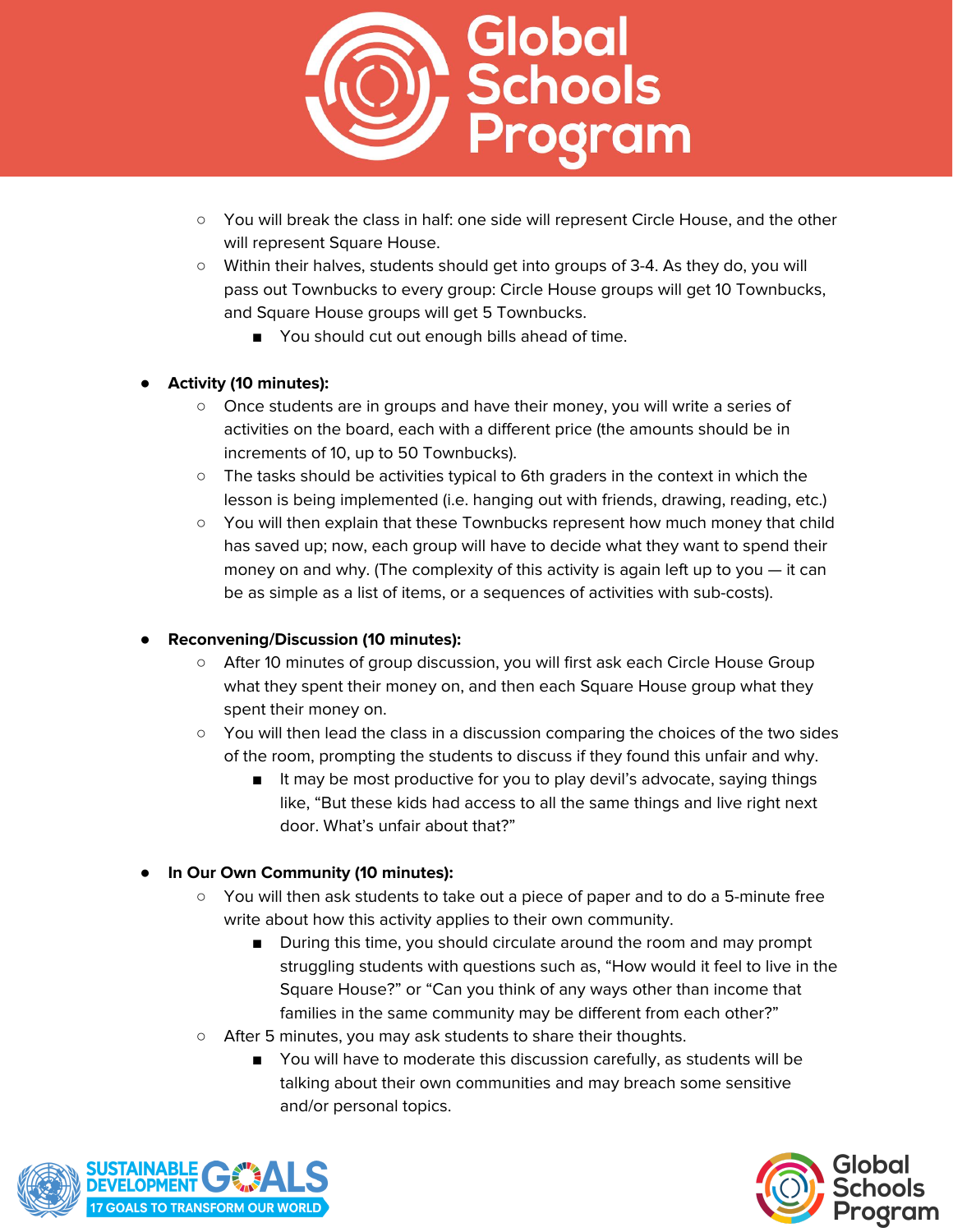

# **● Wrap-Up (5 minutes):**

- If there is time, you should ask students what they think could be done to ensure that the child from the Square House has all the same opportunities as the child from the Circle House.
- After class brainstorming, each student should write down one suggestion, which can serve as their exit ticket.

#### **Resources for Teachers:**

● Dollar Design: <http://tiny.cc/G6L2R1>



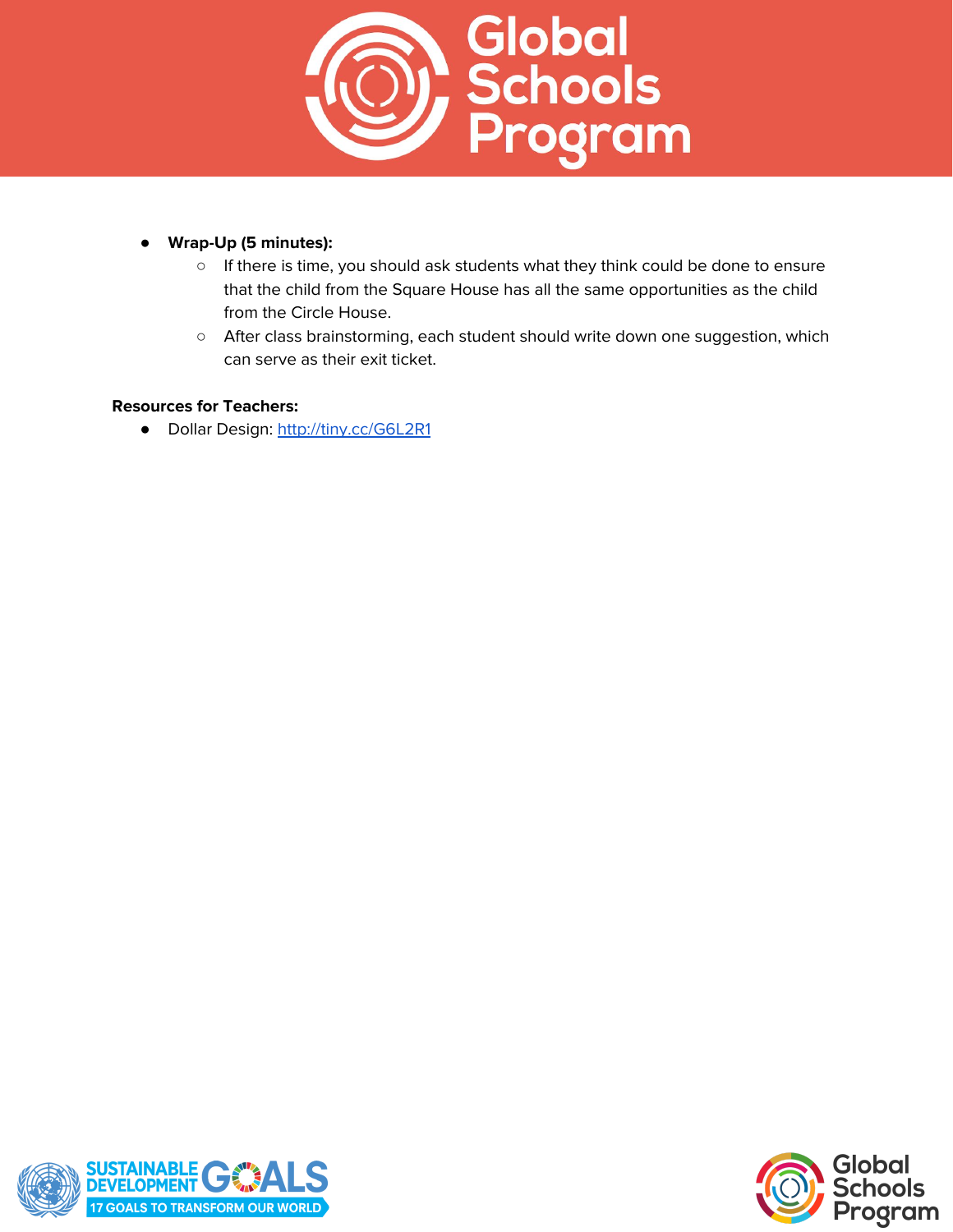

"My Place in the Nation"

**Time Frame:** 45 minutes **Subjects:** History, Social Studies, Language Arts **Standards:** Reduced Inequalities (SDG 10); Peace, Justice and Strong Institutions (SDG 16); Partnerships for the Goals (SDG 17) **Designed by:** Alexandra Ball, Heer Shaikh, Deaweh Benson, Somoh Supharukchinda

#### **Summary and Rationale:**

- In this lesson, students will discuss inequality in a national context, having already begun to explore their personal identity/place in the community.
	- Specifically, they will be pushed to consider how their experiences compare to those of others in their country, how they may be different, and why.
- This will be accomplished through a "choose-your-own-adventure"-style creative writing/performance exercise:
	- Students will be "introduced" to three children, all hailing from different communities/regions/cultures within their country.
	- After being given some basic facts about that child's life, students will be broken into groups and asked to imagine/present different stages of that child's life.
	- After presenting to the group, students will debrief about how these children's experiences differed from their own and reasons for those differences.

#### **Instructional Goals:**

- To guide the students in imagining what life would be like for other people in their national context.
	- In order to make this lesson applicable in different cultural contexts, you should create three child profiles prior to the lesson. These profiles should contain basic information about the fictional child (name, where they are from, family, if they live in an urban/rural setting, religion, or any other details that may be relevant to the exercise).
	- In order for the lesson to be successful, however, these profiles must be fundamentally different from each other.

**Understanding Goal:** Even within my country, people of different regions/communities/cultures have different experiences and opportunities than I do.



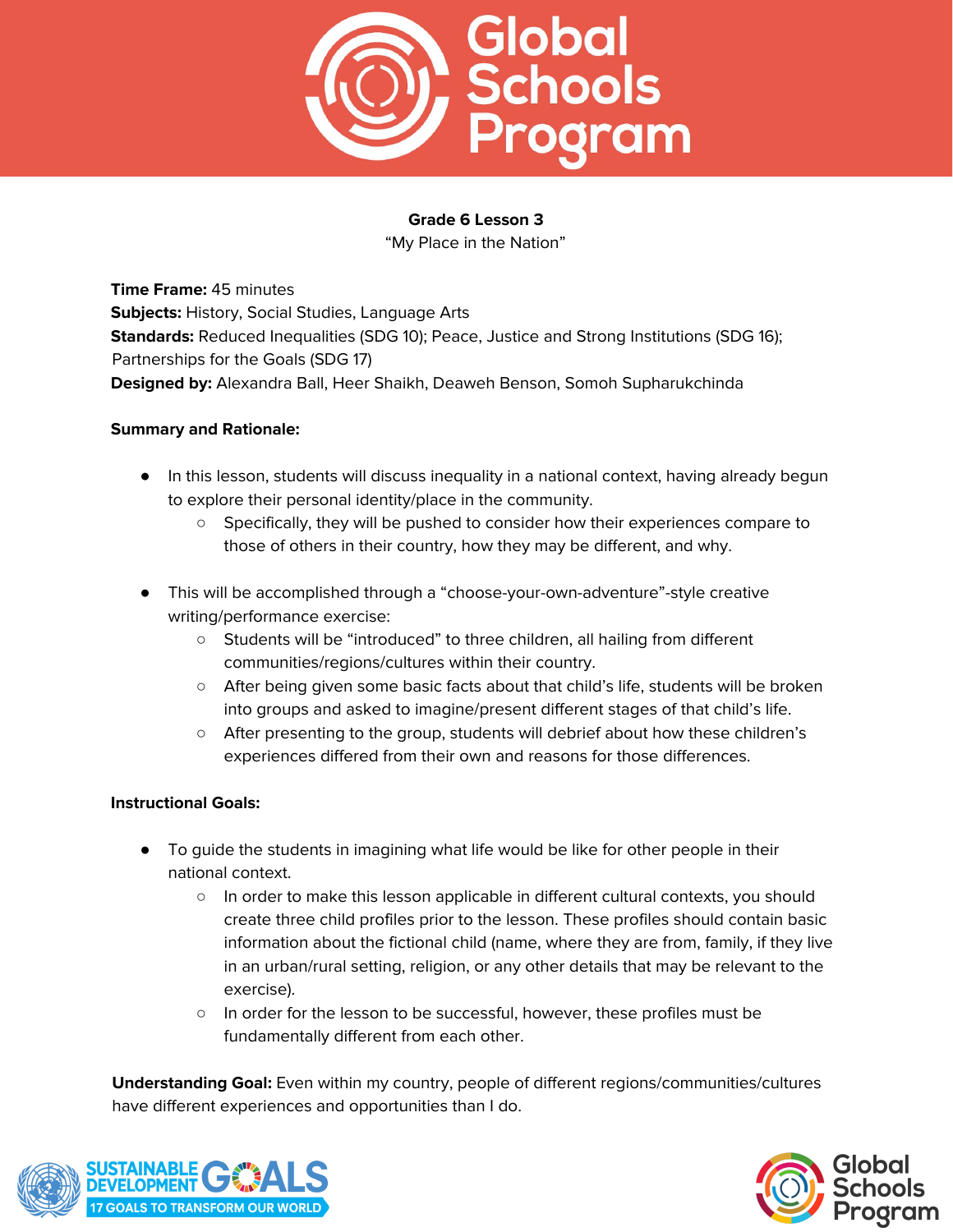

#### **Essential Questions:**

- How do these experiences/identities of others within my own country differ from my own?
- What are the reasons why these experiences differ?
- How do these differences influence our opportunities/life trajectories?

#### **Student Learning Objectives (Students will be able to):**

- Read/understand descriptions of their characters.
- Create/present a representation of their characters at ages 11, 16, and 21.
- Engage with a discussion of how these characters' experiences at each age differ, why these differences exist, and the significance of these differences.

#### **Assessment:**

- Although there is no formal assessment, the teacher should make sure that each student is engaging with their group activities, and participates in the eventual presentation of their group's story.
- Each student should turn in a one-sentence summary of something they learned (as an exit ticket).

#### **Sequence of Activities:**

- **Introduction (10 minutes)**
	- Students are presented with a sample "story" of a typical student from their own community — introduction to the student and brief descriptions of the student's life/community/family.
	- Students are then presented with brief bios of three more students, each from different cultures/regions/communities within their country, and given instructions to imagine how those students' lives might differ from their own, and why.
	- During these instructions, you should provide prompts such as:
		- "Would this student go to a school like this?"
		- "What do you think this student likes to do for fun?"

#### ● **Activity Set-up (2 minutes)**

○ Students are broken into groups of 4-5 students, each assigned to one of the fictional students. Multiple groups can be assigned the same student.

#### ● **Activity (10-15 minutes)**

○ In groups, students will tell the story of their fictional student. Students can choose the manner in which they want to express their story (writing, performance, art,



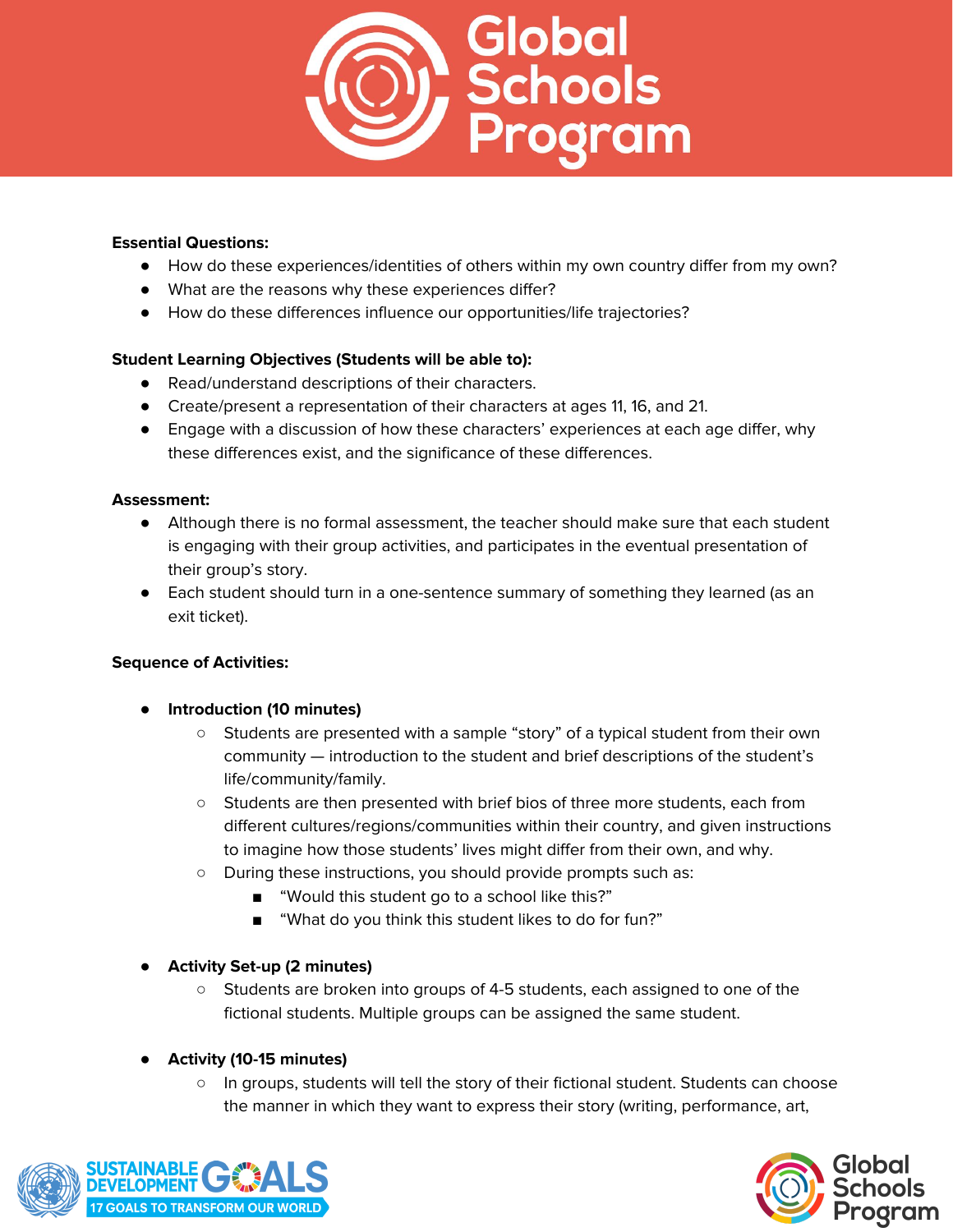

etc.). You should have a variety of materials available for students to use if they wish.

## ● **Presentation (10 minutes)**

- Each group will present their fictional student's story to the class.
- **Discussion (10 minutes)**
	- After students have finished presenting,you should lead the class in a discussion of how all the stories were different, even though they all took place in the same country. You should then push students to consider the ways in which the stories were similar.
- **Wrap-Up/Exit Ticket (2 minutes)**
	- Before the end of class, each student should write down one thing that surprised them about the exercise.

#### **Resources for Teachers:**

- Examples of creative ways to present children's stories: <http://tiny.cc/G6L3R1>
- Example of a comic strip: <http://tiny.cc/G6L3R2>
- A template to organize their student's information: <http://tiny.cc/G6L3R3>



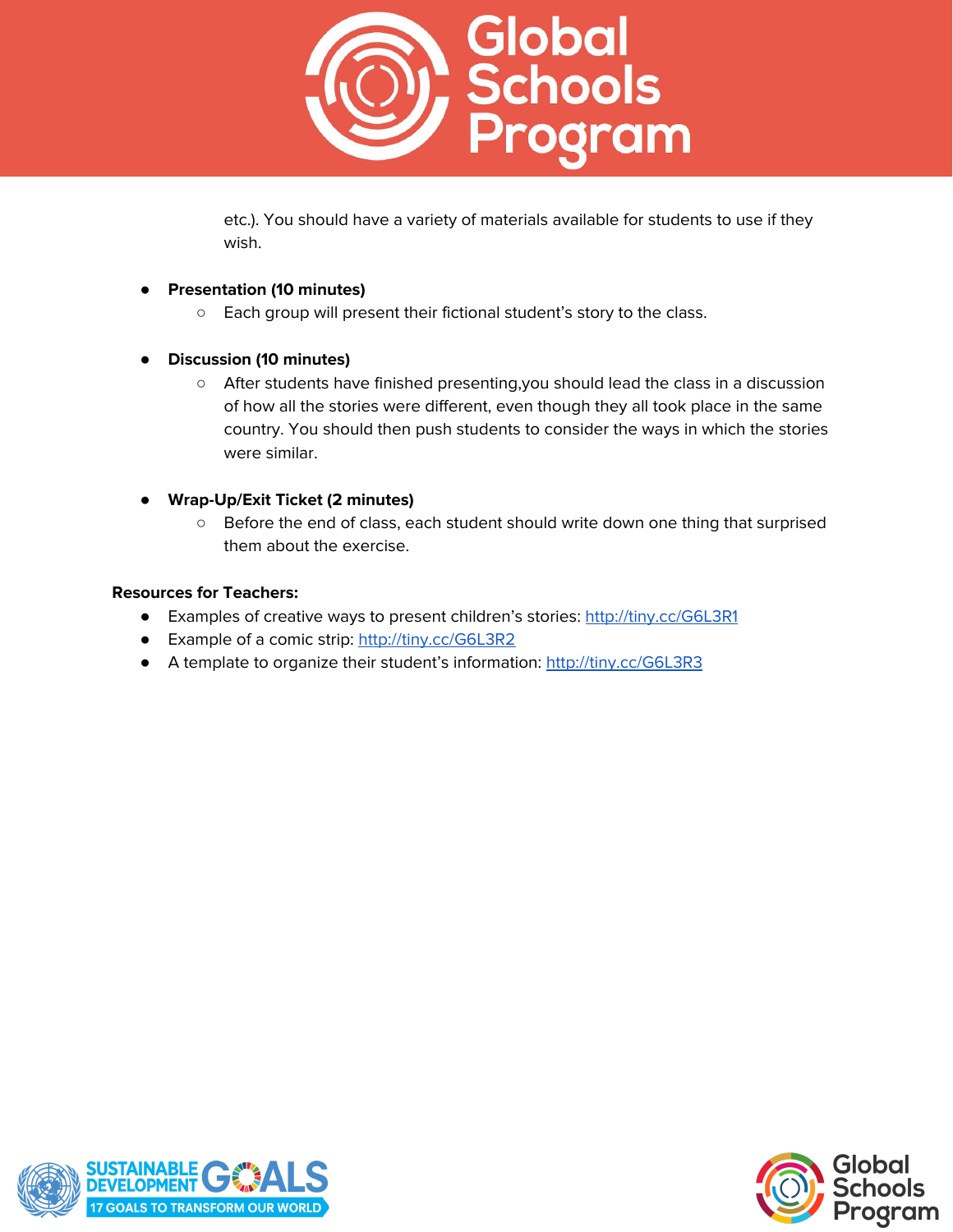

"My Place in the World"

**Time Frame:** 45 minutes **Subjects:** Geography, Civics **Standards:** No Poverty (SDG 1); Quality Education (SDG 4); Reduce Inequality (SDG 10); Peace, Justice, and Strong Institutions (SDG 16) **Designed by:** Alexandra Ball, Heer Shaikh, Deaweh Benson, Somoh Supharukchinda

## **Summary and Rationale:**

- In this lesson, students will be exposed to the global inequalities in order to increase their awareness and sensitivity of their role as global citizens.
- This will go hand-in-hand with the themes in the framework of cultivating an appreciation, curiosity, and respect for cultural diversity and world culture as the foundation for self-reflection, identity formation, and empathetically approaching human interaction.
- Students should recognize and appreciate the interdependence of all people, living things, and the planet.

**Instructional Goal:** This lesson will exposure students to global statistics and disparities, and encourage them to consider their own personal responsibility.

**Understanding Goals:** Students will understand how global inequality affects the way that countries interact with each other, and gain useful problem-solving skills.

#### **Essential Questions:**

- What makes countries different from each other?
- How do these differences affect their interactions?
- How do these global interactions impact individual people's lives?

#### **Student Learning Objectives (Students will be able to):**

- Put themselves in another's shoes and think critically about their actions.
- Practice problem-solving and collaboration with classmates.
- Understand how conflicts play out on a global level.

**Assessment:** The final product after students receive revisions; feedback from the "newspaper editor" (either the teacher or a student in class).

#### **Sequence of Activities:**



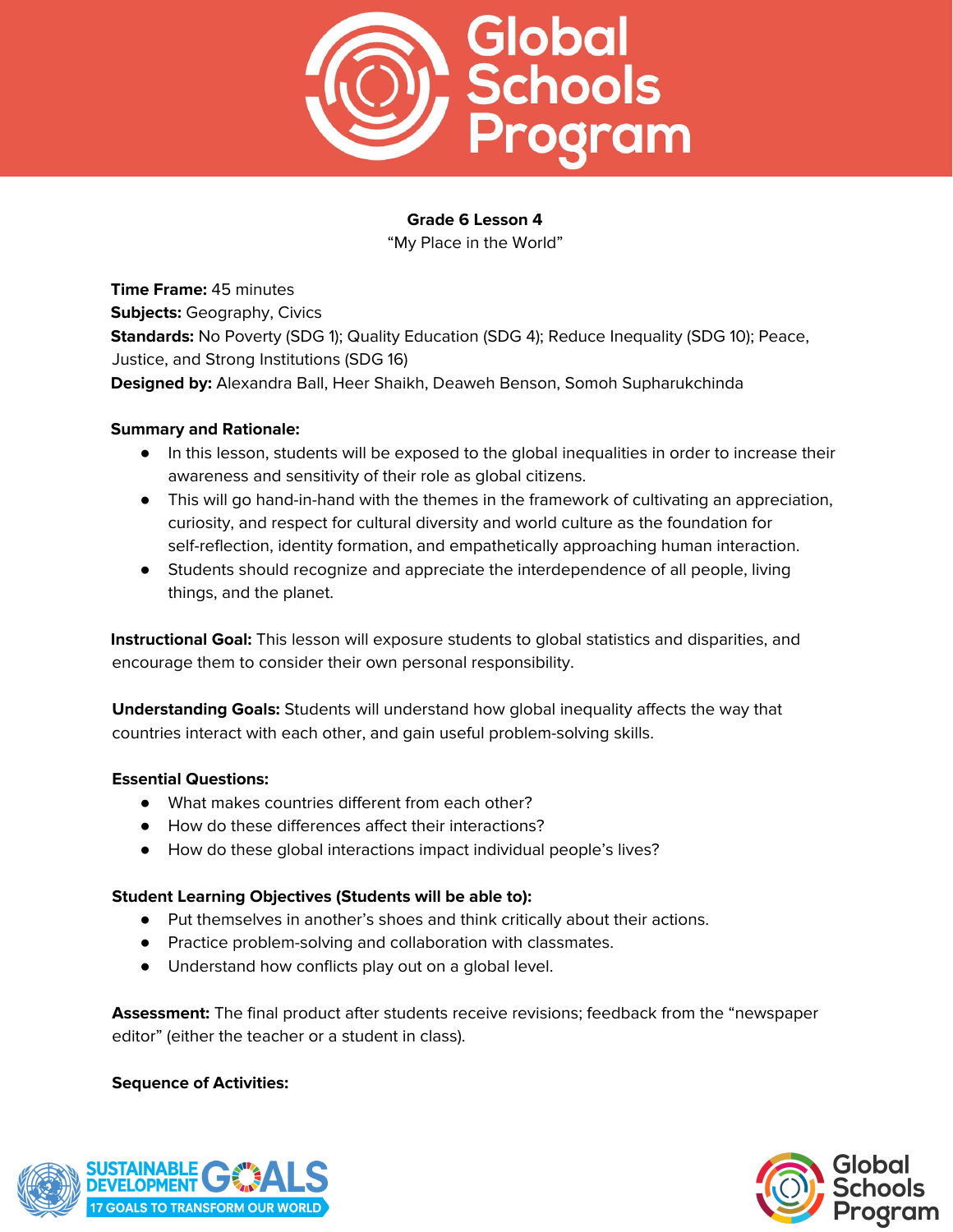

## ● **Introduction (5 minutes)**

- You will ask students to recall the last two lessons, where they explored issues of inequality and diversity on a community and national level. Then, you will explain that today, the students will be applying those same lessons to the global level through a United Nations (UN) simulation.
- You will briefly describe what the UN is and how countries send representatives there to negotiate on behalf of the whole country. You may want to show students the UN website or other media on the UN, if time and resources permit.

# ● **Activity Set-Up (10 minutes)**

- You will explain that the students will be role-playing different countries. To do so, you should break the class into groups of 4-5 students. Each group will then be assigned a country. The countries should represent a range of sizes, regions, ethnicities, and economies.
- Once all groups have been assigned a country, you will reconvene the class and pose a problem for the class to solve. This problem is left up to your discretion, but it would be most useful it is was something about which the students had some level of awareness, or something relevant to the community in which this lesson is being taught.
	- Possible problems might include: a war between two countries in the room, a regional water/resource shortage, a problem in another country, etc.
- You should then distribute to each group a sheet of paper detailing their country's stance on the problem (to be prepared ahead of time). This should include information on the opinions of the country's populations/leaders, any economic/resource-based stakes in the problem, and any influence/bargaining chips the country has with other countries in the simulation).

# ● **Activity (15 minutes)**

- On your call, the students will break into their groups and attempt to come to a consensus decision on how to solve the problem. This time should be left relatively unstructured, with students free to strategize within their own groups or negotiate with other groups.
- During this time, you should circulate to facilitate negotiations. You should make sure that all groups consider what strategies would be in their own best interests and how those interests may differ from other countries' interests.
- **Reconvening (10 minutes)**



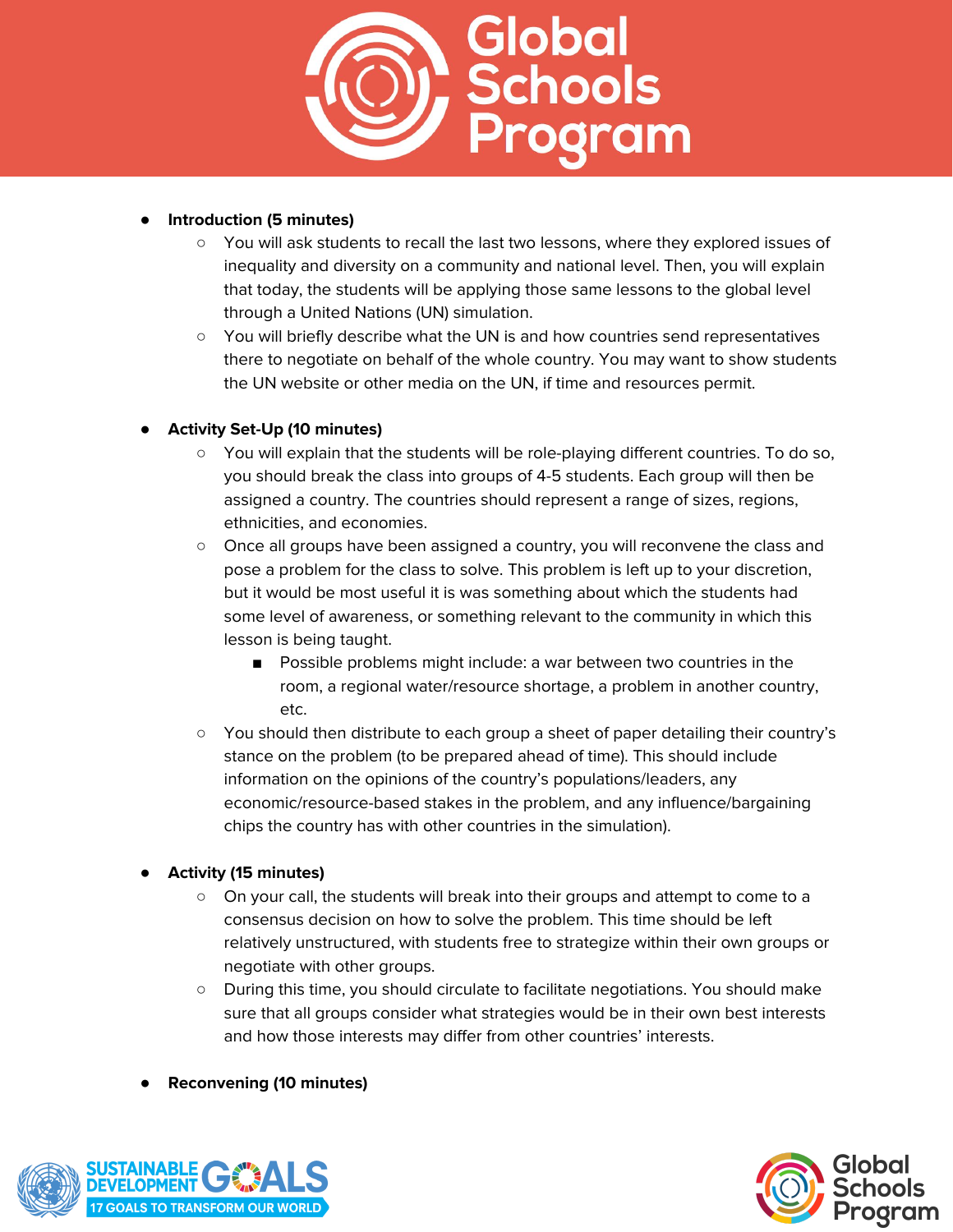

- You will call the class back together and have the class collectively present their solution (if they were able to arrive at one).
- You will then lead the class in a discussion of the activity, prompting them to talk about:
	- Was it difficult to agree with countries that were different from your own? Why?
	- How did you protect your own interests when negotiating?
	- Did certain countries in the class have more power than other countries? Why?
	- Was this a fair process? Why or why not?

## **Resources:**

- Information for Country Profiles: <http://tiny.cc/G6L4R1>
- Sample UN Mini-Simulations: <http://tiny.cc/G6L4R2>
- Model UN Mini-Simulations: <http://tiny.cc/G6L4R3>
- Model UN Lesson 13 Manual: <http://tiny.cc/G6L4R4>



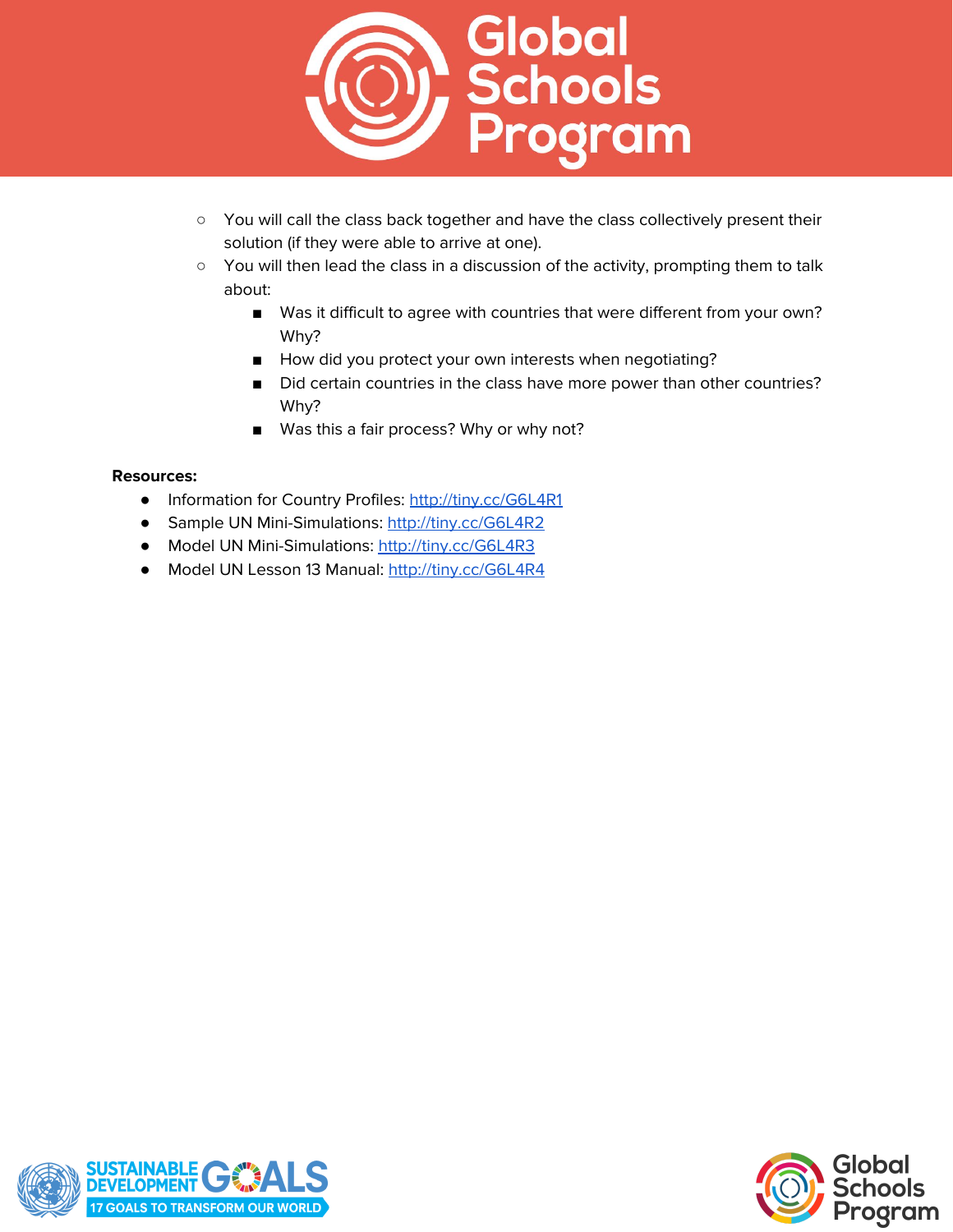

"Making Changes in My Daily Life"

**Time Frame:** 45 minutes **Subjects:** Social Studies, Civics, Art **Standards:** No Poverty (SDG 1); Quality Education (SDG 4); Reduce Inequality (SDG 10); Peace, Justice, and Strong Institutions (SDG 16) **Designed by:** Alexandra Ball

## **Summary and Rationale:**

- In this lesson, students will bring their focus back to the local level, picking an issue they want to support within their own community.
	- $\circ$  This issue could be anything that piques the students' individual interests  $$ environmental protection, hunger, homelessness, racial inequalities, etc.
- During this lesson, students will develop a list of five things they can do to address this issue in their everyday lives. They will then make posters of these five steps, which will be displayed around the school/classroom.

**Instructional Goal:** Identify issues of inequity/need within their own communities and empower students to take personal steps to address issues of personal interest to them.

# **Understanding Goals:**

- I must apply a critical lens to what I see happening every day in my community.
- I have the capability and power to make a difference, and I have the responsibility to try.

#### **Essential Questions:**

- How do the issues of inequity, privilege, and justice apply to my own community?
- What can I do to solve these issues in real life?

#### **Student Learning Objectives (Students will be able to):**

- Identify an issue of personal interest to them and pressing need in the community.
- Develop a list of five ways to address that issue.
- Present list to the class.

**Assessment:** Completed poster with five action steps, to be turned in at the end of class.

#### **Sequence of Activities:**

● **Introduction (5 minutes):**